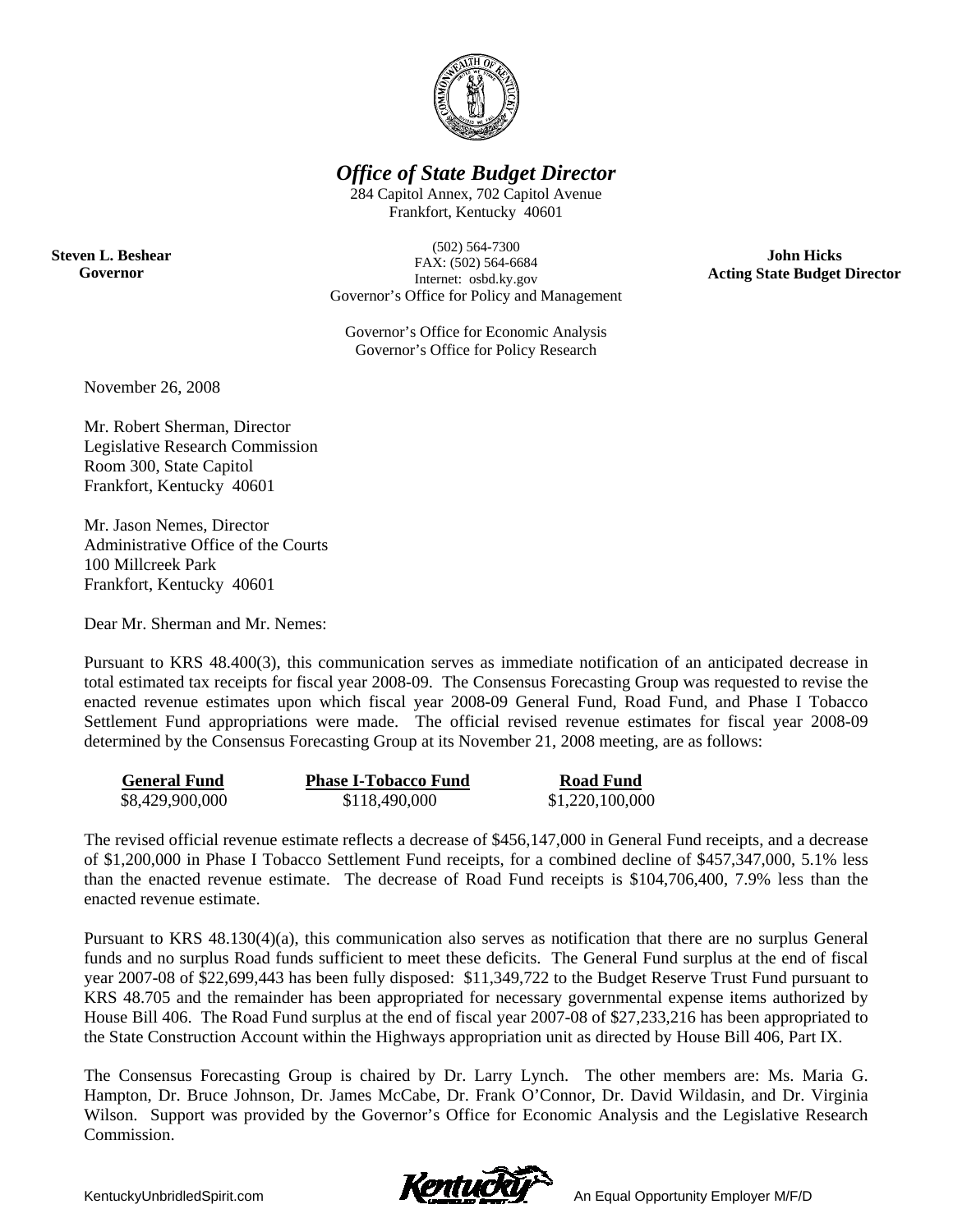Mr. Sherman, & Mr. Nemes November 26, 2008 Page 2

Detailed estimates for each account and summary tables for the General Fund and Road Fund are attached.

Sincerely,

John T. Hicks Acting State Budget Director

Attachments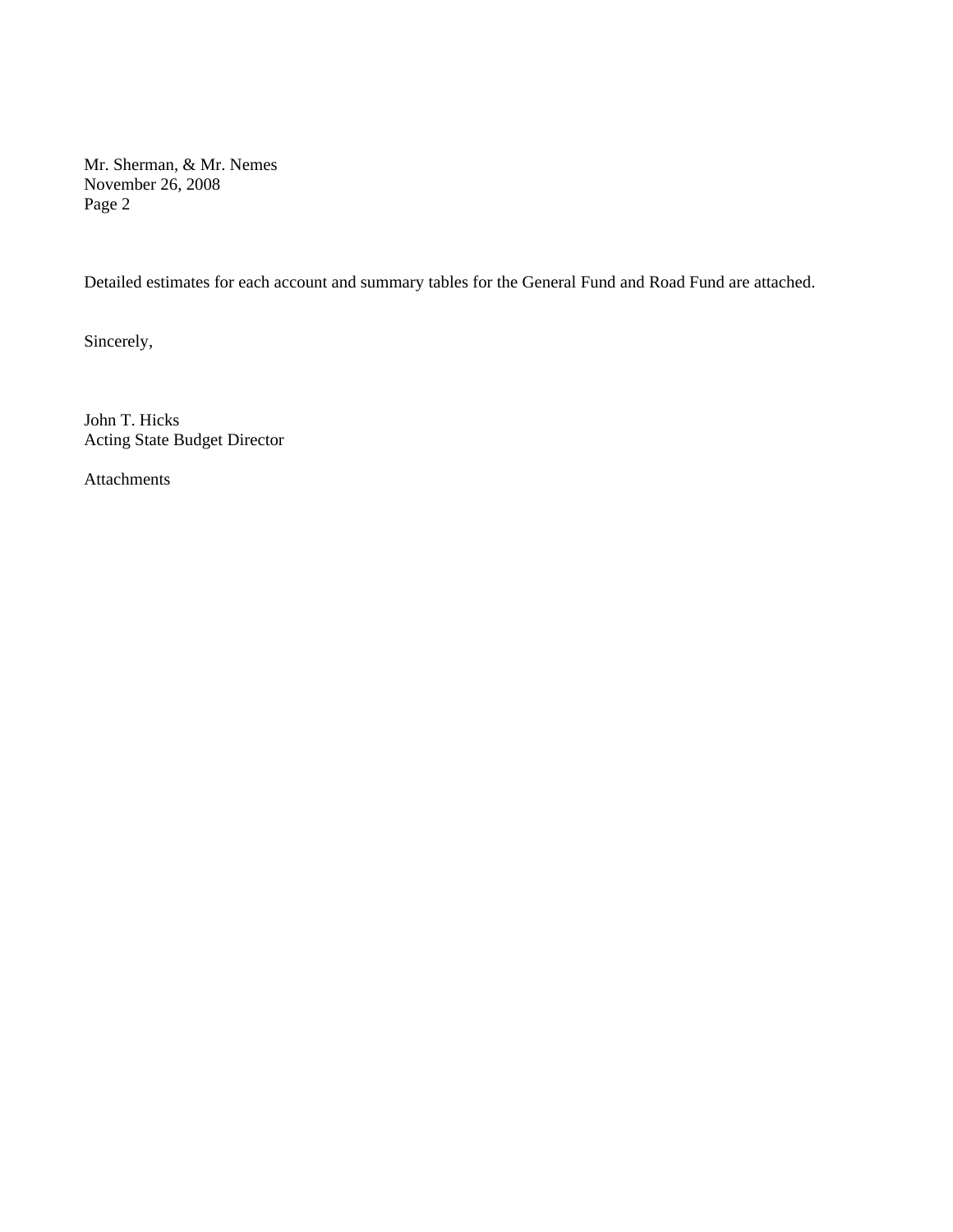## 12/2/2008 **General Fund Detailed Consensus Revenue Estimate**

|                                                | <b>FY 2008</b>  | FY 2009         |
|------------------------------------------------|-----------------|-----------------|
| <b>Source</b>                                  | <b>Actual</b>   | <b>Estimate</b> |
| <b>Selected Sales and Gross Receipts Taxes</b> |                 |                 |
| Sales & Use                                    | \$2,877,814,014 | \$2,878,300,000 |
| <b>Cigarette Excise Tax</b>                    | \$169,547,927   | \$169,800,000   |
| <b>Distilled Spirits Case Sales</b>            | \$104,154       | \$100,000       |
| <b>Insurance Tax Foreign Companies</b>         | \$39,597,165    | \$37,000,000    |
| Insurance Tax Companies Other Than Life        | \$85,288,984    | \$88,800,000    |
| <b>Insurance Tax Fire Prevention Fund</b>      | \$4,410,751     | \$4,900,000     |
| Pari-Mutuel                                    | \$5,327,540     | \$6,100,000     |
| <b>Race Track Admission</b>                    | \$219,939       | \$200,000       |
| <b>Beer Consumption</b>                        | \$6,535,066     | \$6,500,000     |
| <b>Distilled Spirits Consumption</b>           | \$10,378,013    | \$10,900,000    |
| <b>Wine Consumption</b>                        | \$2,353,476     | \$2,400,000     |
| <b>Beer Wholesale</b>                          | \$49,531,545    | \$50,700,000    |
| <b>Distilled Spirits Wholesale</b>             | \$26,628,403    | \$26,500,000    |
| Wine Wholesale                                 | \$11,977,256    | \$12,000,000    |
| <b>Other Tobacco Products and Snuff</b>        | \$8,894,150     | \$4,600,000     |
| <b>Telecommunications Taxes</b>                | \$55,972,928    | \$58,500,000    |
| TOTAL SEL. SALES AND GROSS RECEIPTS TAXES      | \$3,354,581,311 | \$3,357,300,000 |
| <b>License and Privilege Taxes</b>             |                 |                 |
| <b>Coal Severance Tax</b>                      | \$232,977,827   | \$275,300,000   |
| <b>Mineral Severance Tax</b>                   | \$16,360,844    | \$12,700,000    |
| <b>Natural Gas Severance Tax</b>               | \$33,794,313    | \$42,800,000    |
| <b>Oil Production</b>                          | \$10,201,113    | \$14,000,000    |
| Corporate License                              | \$2,822,279     | \$3,000,000     |
| <b>Cigarette License</b>                       | \$88,933        | \$80,000        |
| <b>Race Track License</b>                      | \$245,360       | \$300,000       |
| Marijuana and Controlled Substance Tax         | \$95,689        | \$100,000       |
| <b>Bank Franchise Tax</b>                      | \$71,976,055    | \$65,500,000    |
| <b>Corporation Organization</b>                | \$259,654       | \$200,000       |
| Cir. Ct. Clk. - Driver License Receipts        | \$599,370       | \$600,000       |
| Sand and Gravel License                        | \$6,950         | \$0             |
| Alcoholic Beverage License Suspension          | \$830,310       | \$400,000       |
| <b>Limited Liability Entity Tax</b>            | \$98,407,313    | \$98,000,000    |
| <b>TOTAL LICENSE AND PRIVILEGE TAXES</b>       | \$468,666,010   | \$512,980,000   |
| <b>Income Taxes</b>                            |                 |                 |
| <b>Corporation Income Tax</b>                  | \$435,222,566   | \$241,600,000   |
| Individual Income Tax                          | \$3,483,137,317 | \$3,365,400,000 |
| <b>TOTAL INCOME TAXES</b>                      | \$3,918,359,883 | \$3,607,000,000 |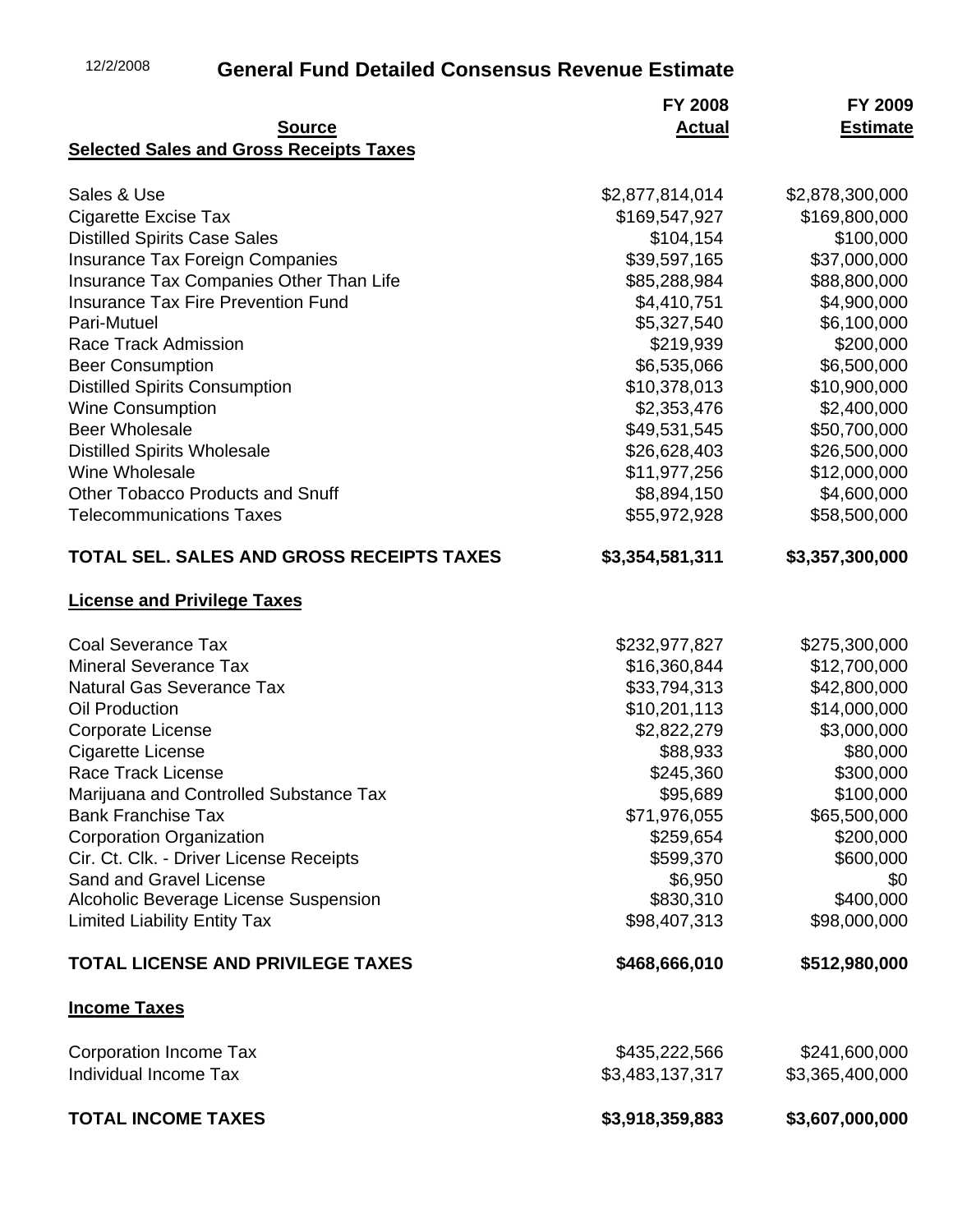## 12/2/2008 **General Fund Detailed Consensus Revenue Estimate**

|                                                    | <b>FY 2008</b> | FY 2009         |
|----------------------------------------------------|----------------|-----------------|
| <b>Source</b>                                      | <b>Actual</b>  | <b>Estimate</b> |
| <b>Property Taxes</b>                              |                |                 |
| <b>Real Property</b>                               | \$237,153,330  | \$249,100,000   |
| <b>Tangible Personal Property</b>                  | \$95,749,484   | \$105,300,000   |
| <b>Motor Vehicles</b>                              | \$106,497,221  | \$109,500,000   |
| <b>Building and Loan Association Capital Stock</b> | \$2,649,630    | \$2,500,000     |
| <b>Delinquent Property</b>                         | \$4,450,912    | \$7,500,000     |
| <b>Omitted Intangible Personal Property</b>        | \$926,455      | \$0             |
| <b>Omitted Tangible Personal Property</b>          | \$12,141,283   | \$10,000,000    |
| <b>Apportioned Vehicles</b>                        | \$3,516,722    | \$5,100,000     |
| <b>Public Service Companies</b>                    | \$36,511,473   | \$37,200,000    |
| <b>Other Property</b>                              | \$1,049,281    | \$1,000,000     |
| <b>TOTAL PROPERTY TAXES</b>                        | \$500,645,791  | \$527,200,000   |
| <b>Inheritance Taxes</b>                           |                |                 |
| <b>Inheritance Tax</b>                             | \$51,001,299   | \$47,200,000    |
| <b>TOTAL INHERITANCE TAXES</b>                     | \$51,001,299   | \$47,200,000    |
| <b>Departmental Fees, Sales and Rentals</b>        |                |                 |
| <b>Public Service Commission Assessments-</b>      | \$14,306,084   | \$13,000,000    |
| <b>Insurance - Retaliatory Taxes &amp; Fees-</b>   | \$3,828,151    | \$2,100,000     |
| Sec. of State - Process Agents Fees                | \$0            | \$100,000       |
| Insurance - Miscellaneous Receipts                 | \$120,375      | \$200,000       |
| Circuit Court Clk. - Civil Filing Fee Receipts-    | \$13,089,982   | \$12,900,000    |
| Circuit Court Clk. - Bond Filing Fee-              | \$531,266      | \$500,000       |
| Circuit Court Clk. - 10% Bond Fee-                 | \$747,315      | \$690,000       |
| Circuit Court Clk. - Receipts for Services-        | \$5,567,716    | \$6,000,000     |
| <b>Strip Mining &amp; Reclamation Fees-</b>        | \$1,268,560    | \$900,000       |
| Strip Mining & Reclamation - Fines Coll.           | \$806,950      | \$800,000       |
| Miscellaneous - Pub Advoc; Sec State Fee           | \$4,421,940    | \$4,300,000     |
| TOTAL DEPARTMENT FEES, SALES AND RENTALS           | \$44,688,339   | \$41,490,000    |
| <b>Investment Receipts</b>                         |                |                 |
| <b>TOTAL INVESTMENT RECEIPTS</b>                   | \$23,868,325   | \$9,000,000     |
| <b>Miscellaneous Revenue</b>                       |                |                 |
| Lottery                                            | \$187,461,591  | \$198,500,000   |
| <b>Court Costs</b>                                 | \$18,309,064   | \$35,030,000    |
| Legal Process - Clk. Supreme Court                 | \$109,421      | \$100,000       |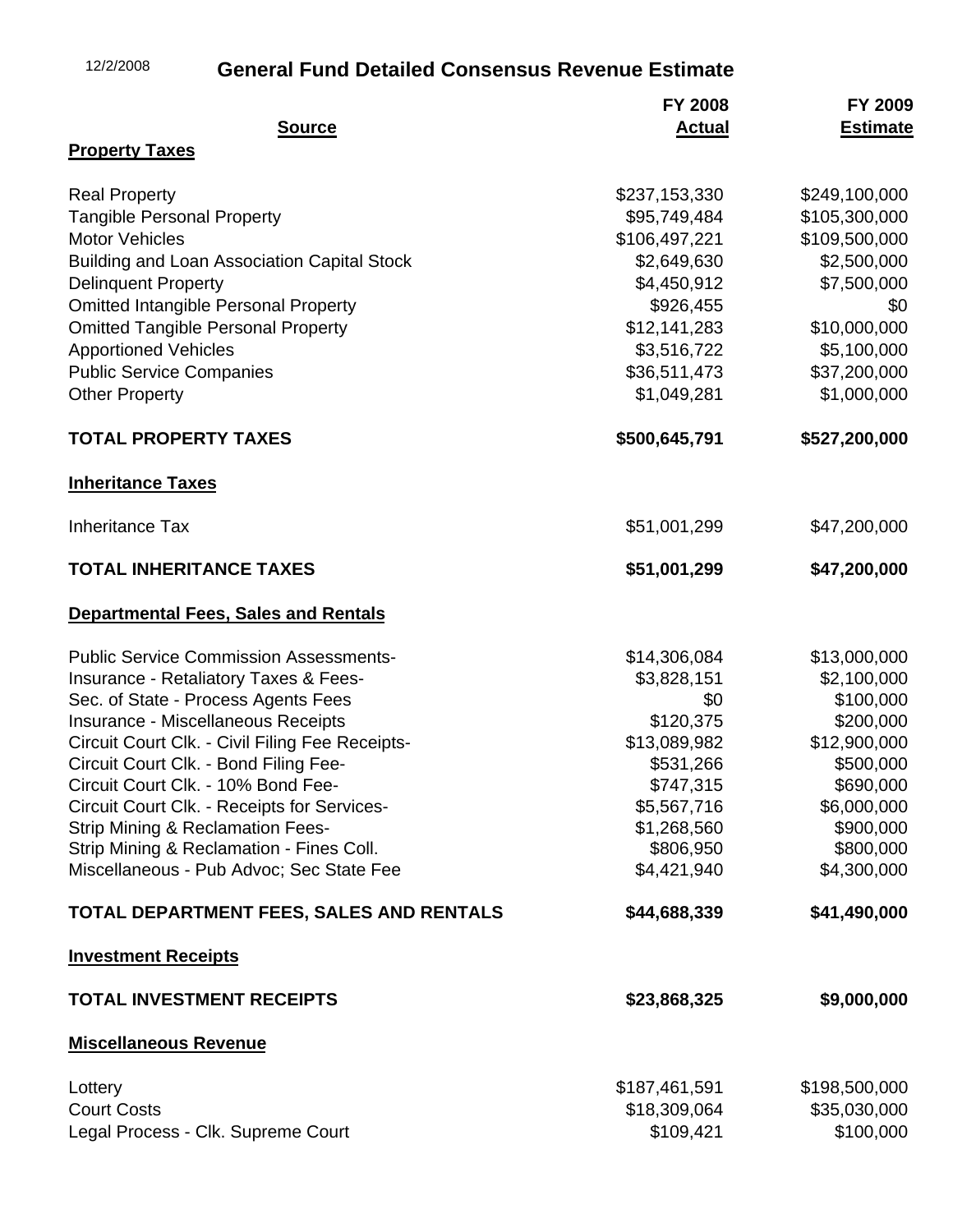# 12/2/2008 **General Fund Detailed Consensus Revenue Estimate**

|                                                | <b>FY 2008</b>  | FY 2009         |
|------------------------------------------------|-----------------|-----------------|
| <b>Source</b>                                  | <b>Actual</b>   | <b>Estimate</b> |
| Dept. of Rev. Legal Process Taxes - Co. Clk.   | \$2,809,347     | \$3,000,000     |
| Dept. of Rev. Penalty & Int. of Co. Officials  | (\$28,765)      | \$0             |
| TVA - In Lieu of Taxes - State Portion         | \$12,389,344    | \$12,900,000    |
| F.H.A. - In Lieu of Taxes                      | \$29,185        | \$0             |
| R.E.C.C. and R.T.C.C. In Lieu of Taxes         | \$310           | \$0             |
| Business Development - In Lieu of Taxes        | \$0             | \$0             |
| <b>Abandoned Property</b>                      | \$33,908,678    | \$31,800,000    |
| Circuit Court Clk. - Fish & Wildlife Fines     | \$84,650        | \$100,000       |
| Cir. Ct. Clk. - Criminal/Traffic Fines & Costs | \$26,341,396    | \$25,300,000    |
| Circuit Court Clk. - Bond Forfeitures          | \$1,644,343     | \$1,500,000     |
| <b>Fines Dept Insurance</b>                    | \$704,366       | \$820,000       |
| Workplace & Employment Standards, Fees, Fines  | \$1,961,413     | \$1,800,000     |
| Sale of NO <sub>x</sub> Credits                | \$12,251,950    | \$650,000       |
| <b>TOTAL MISCELLANEOUS REVENUE</b>             | \$297,976,293   | \$311,500,000   |
| <b>MISC. NOT IN REVENUE ESTIMATES</b>          | \$4,548,415.0   | \$9,000,000.0   |
| <b>REVENUE INITIATIVES</b>                     | \$0.0           | \$2,980,000.0   |
| 2008 Legislative Impact                        | \$0.0           | \$4,200,000.0   |
| <b>Adjustment for Rounding</b>                 |                 | \$50,000.0      |
| <b>TOTAL GENERAL FUND</b>                      | \$8,664,335,666 | \$8,429,900,000 |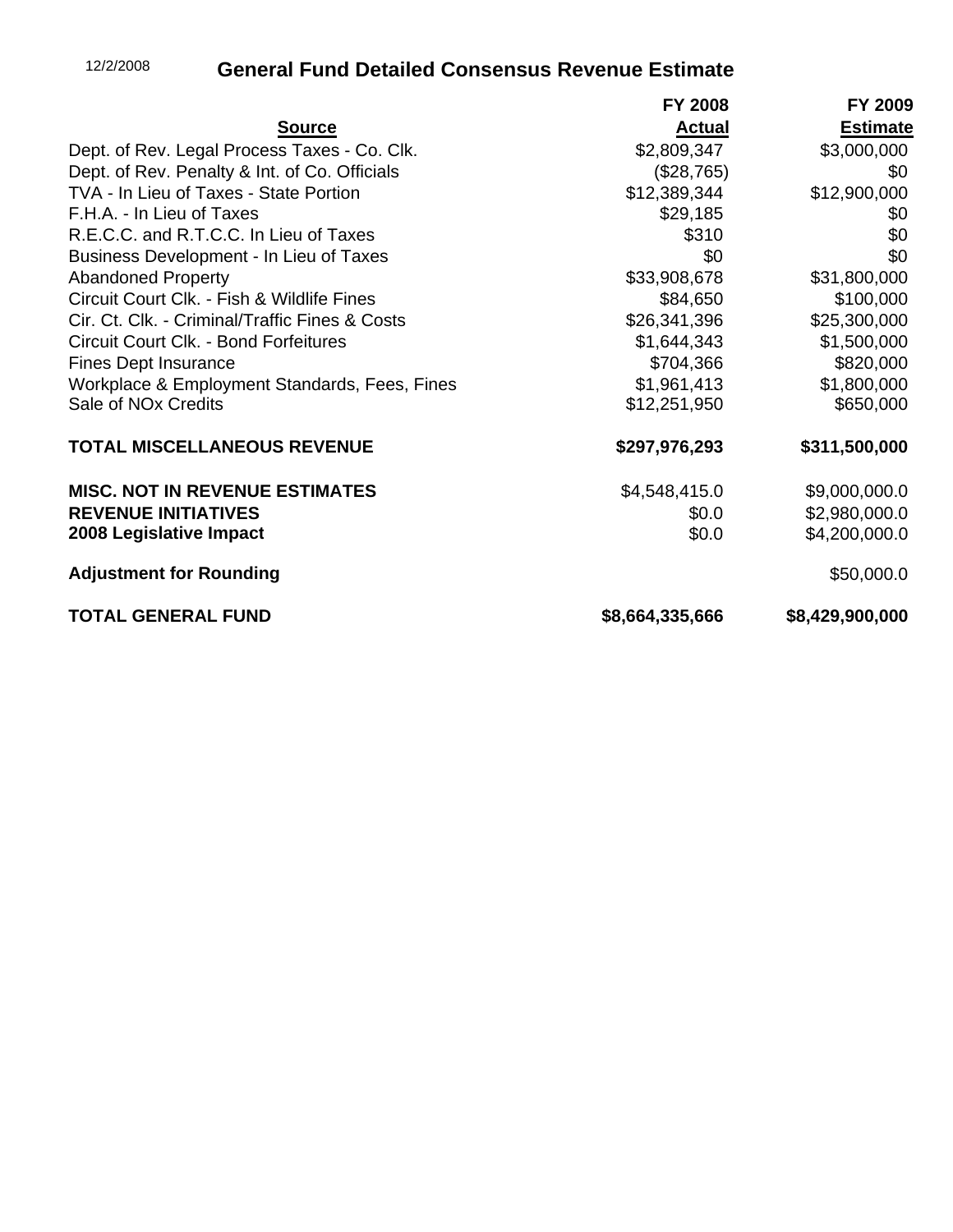### **Road Fund Detailed Revenue Estimates**

|                                                             | <b>FY 2008</b><br>Actual | FY 2009<br>Estimated |
|-------------------------------------------------------------|--------------------------|----------------------|
| <b>Sales and Gross Receipts Taxes</b>                       |                          |                      |
| Motor Fuels Normal and Normal Use                           | \$608,500,483            | \$640,100,000        |
| Motor Vehicle Usage                                         | 372,656,226              | 308,500,000          |
| Motor Vehicle Rental Usage                                  | 33,189,885               | 31,700,000           |
| <b>Truck Trip Permits</b>                                   | 278,640                  | 400,000              |
| Sales and Use<br>Usage Tax on Buses                         | -48,897<br>0             | 0<br>$\mathbf 0$     |
| Supplemental Fuel Surtax                                    | 0                        | 0                    |
| Usage Tax on Historical Vehicles                            | 0                        | $\mathbf 0$          |
| TOTAL SALES AND GROSS RECEIPTS TAX                          | \$1,014,576,337          | \$980,700,000        |
| <b>License and Privilege Taxes</b>                          |                          |                      |
| Drive Away Utility Trailer Permits                          | \$8,202                  | \$6,500              |
| Amateur Radio Plate                                         | 9,668                    | 9,500                |
| Passenger Car License                                       | 34,674,609               | 29,430,000           |
| Truck License - State Share                                 | 15,560,418               | 19,300,000           |
| Motorcycle License                                          | 567,883                  | 470,000              |
| Motorcycle License-Program GA19<br>Dealers License          | 0<br>263,765             | 0                    |
| <b>Transfer License</b>                                     | 1,040,530                | 390,000<br>760,000   |
| <b>Trailer License</b>                                      | 1,608,501                | 1,800,000            |
| <b>County Clerk Penalty</b>                                 | 170,155                  | 75,850               |
| Bus License - Except City                                   | 34,383                   | 30,000               |
| City and Suburban Bus License                               | 0                        | 0                    |
| <b>Bus Certificates and Permits</b>                         | 2,125                    | 4,000                |
| Taxi License                                                | 29,704                   | 29,500               |
| <b>Truck Permits</b>                                        | 31,090                   | 100,500              |
| <b>Contract Taxicab Permit</b>                              | 15,325                   | 15,000               |
| Motor Vehicle Operator's License                            | 13,484,965               | 14,210,000           |
| Motor Vehicle Operator's License-Program GA19               | 0                        | 0                    |
| <b>Highway Special Permits</b><br><b>U-Drive-It Permits</b> | 7,310,335                | 7,000,000            |
| U-Drive-Licenses                                            | 24,417<br>1,339,063      | 12,000<br>1,810,000  |
| <b>Junk Yard License</b>                                    | 2,002                    | 4,500                |
| <b>Historic Vehicle License</b>                             | 277,444                  | 250,000              |
| Operator's License-Driver Education                         | 621,062                  | 680,000              |
| <b>Truck Proportional Registration</b>                      | 30,683,672               | 34,090,000           |
| Operator's License - Photography Program                    | 1,266,591                | 1,420,000            |
| <b>Industrial Hauling Permits</b>                           | 1,220                    | 5,000                |
| General Assembly License Plates                             | 2,096                    | 2,000                |
| Pearl Harbor Survivor Plates                                | 16                       | 150                  |
| <b>Collegiate Plates</b>                                    | 1,675,699                | 950,000              |
| <b>Personalized License Plates</b>                          | 1,214,960                | 1,300,000            |
| Army Reserve Plates                                         | 549,409                  | 600,000              |
| <b>Purple Heart Plates</b><br>Judicial License Plates       | 35,896                   | 31,000               |
| Civil Air Patrol Plates                                     | 338<br>1,131             | 750<br>1,000         |
| <b>National Guard License Plates</b>                        | $-11,913$                | 7,500                |
| <b>Civic Event Plates</b>                                   | 450                      | 750                  |
| <b>Street Rod Plates</b>                                    | 1,692                    | 2,000                |
| <b>Fraternal Order of Police Plates</b>                     | 87,243                   | 280,000              |
| <b>Environmental License Plate</b>                          | 922,531                  | 1,300,000            |
| Dealer Demonstrator Tags                                    | 4,681                    | 6,200                |
| Volunteer Fireman License Tags                              | 74,570                   | 68,000               |
| P.O.W. License Plates                                       | 88                       | 130                  |
| Motor Carrier Identification Cards                          | 3,230,600                | 5,000,000            |
| Weight Distance Tax                                         | 84,353,543               | 79,600,000           |
| <b>DES License Plates</b>                                   | 15,422                   | 8,400                |
| <b>Child Victims License Plates</b>                         | 87,121                   | 170,000              |
| <b>Masonic License Plates</b>                               | 86,997                   | 40,000               |
| <b>Horse Council Plates</b>                                 | 553,769                  | 550,000              |
| Law Enforcement                                             | 189,422                  | 150,000              |
| Independent College                                         | 66,888                   | 46,000               |
| <b>Ducks Unlimited</b><br>Spay and Neuter Plate             | 38,321<br>214,172        | 39,000               |
|                                                             |                          | 250,000              |